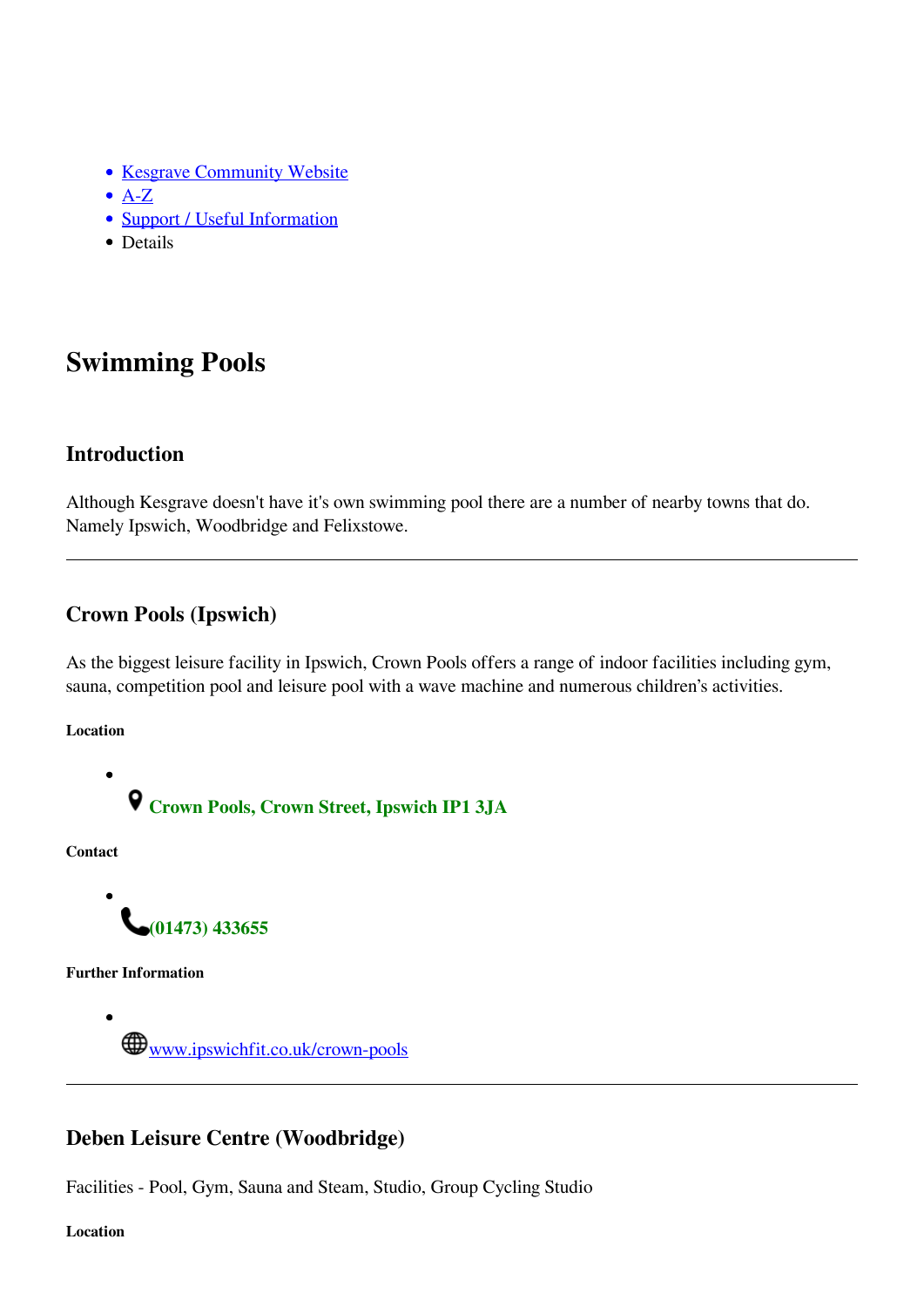**Station Road, Woodbridge IP12 4AU**

**Contact**

 $\bullet$ 

**01394 388991**

**Further Information**

 $\bullet$ 

Www.placesleisure.org/centres/deben-leisure-centre

### **Felixstowe Leisure Centre**

Facilities - Pool, Gym, Studio, Main Hall, Bowls Hallm Cafe, Creche, Soft Play, Shop

**Location**



**Contact**

**01394 694600**

**Further Information**

Www.placesleisure.org/centres/felixstowe-leisure-centre

# **Fore Street Pool (Ipswich)**

Fore Street Pool has been a part of the Ipswich architecture for over 100 years and is a very popular swimming venue for many people in Ipswich. Situated in the town centre it is an easily accessible pool.

**Location**

**Fore Street, Ipswich IP4 1JZ**

**Contact**